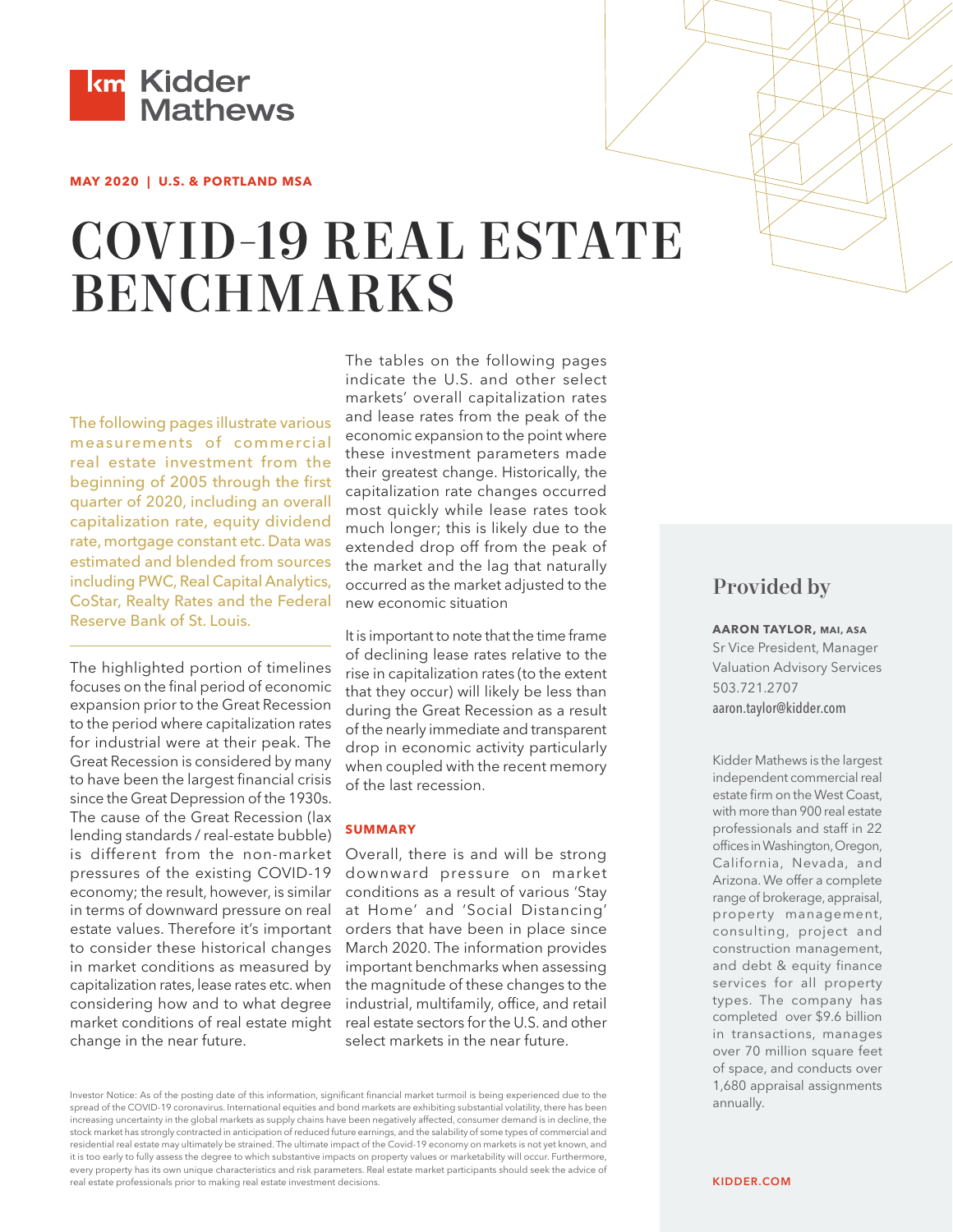

# INDUSTRIAL

#### **U.S. INDUSTRIAL INVESTMENT TRENDS**



**Mortgage Constant Capitalization Rate (OAR)**

OAR VS 30-YR TREASURY SPREAD

**MORTGAGE** CONSTANT

10-YR TREASURY RATE

EQUITY DIVIDENT RATE

CAP RATE (OAR)

30-YR TREASURY RATE

#### **IMPACT TO LEASE RATES - RESULT OF THE GREAT RECESSION**

|                      |              |                   |             | Low Rent / Year  | % Change in        |
|----------------------|--------------|-------------------|-------------|------------------|--------------------|
|                      | Peak Quarter | Peak Rent / Year* | Low Quarter | After Recession* | <b>Lease Rates</b> |
| <b>United States</b> | 1Q 2008      | \$6.31            | 1Q 2011     | \$5.88           | -7%                |
| Seattle              | 4Q 2008      | \$7.28            | 3Q 2010     | \$7.02           | -4%                |
| Portland             | 3Q 2009      | \$6.32            | 1Q 2011     | \$6.23           | $-1%$              |
| Los Angeles          | 20 2008      | \$8.49            | 4Q 2010     | \$7.83           | $-8%$              |
| Sacramento           | 3Q 2007      | \$6.46            | 1Q 2012     | \$5.48           | $-15%$             |
| San Francisco        | 2Q 2008      | \$15.79           | 1Q 2011     | \$14.62          | -7%                |
| San Diego            | 4Q 2011      | \$10.78           | 1Q 2008     | \$12.10          | 12%                |
| Phoenix              | 4Q 2007      | \$7.47            | 3Q 2011     | \$5.86           | $-22%$             |
|                      |              |                   |             |                  |                    |

#### **IMPACT TO CAP RATES\*\* - RESULT OF THE GREAT RECESSION**

|                      | Late 2007 / Early 2008<br>Low Overall | Late 2009 / Mid 2010<br><b>High Overall</b> | % Increase |                                                        |
|----------------------|---------------------------------------|---------------------------------------------|------------|--------------------------------------------------------|
| <b>United States</b> | 6.47%                                 | 8.80%                                       | 36%        |                                                        |
| Seattle              | 6.26%                                 | 7.70%                                       | 23%        |                                                        |
| Portland             | 6.75%                                 | 8.31%                                       | 23%        |                                                        |
| Los Angeles          | 5.76%                                 | 7.44%                                       | 29%        | * LEASE RATES VIA                                      |
| Sacramento           | 6.48%                                 | 8.48%                                       | 31%        | <b>COSTAR DATA</b>                                     |
| San Francisco        | 5.54%                                 | 7.01%                                       | 27%        | ** OVERALL CAP RATES VIA                               |
| San Diego            | 6.02%                                 | 8.35%                                       | 39%        | A BLENDING OF PWC,<br><b>COSTAR &amp; REAL CAPITAL</b> |
| Phoenix              | 6.62%                                 | 8.33%                                       | 26%        | <b>ANALYTICS DATA</b>                                  |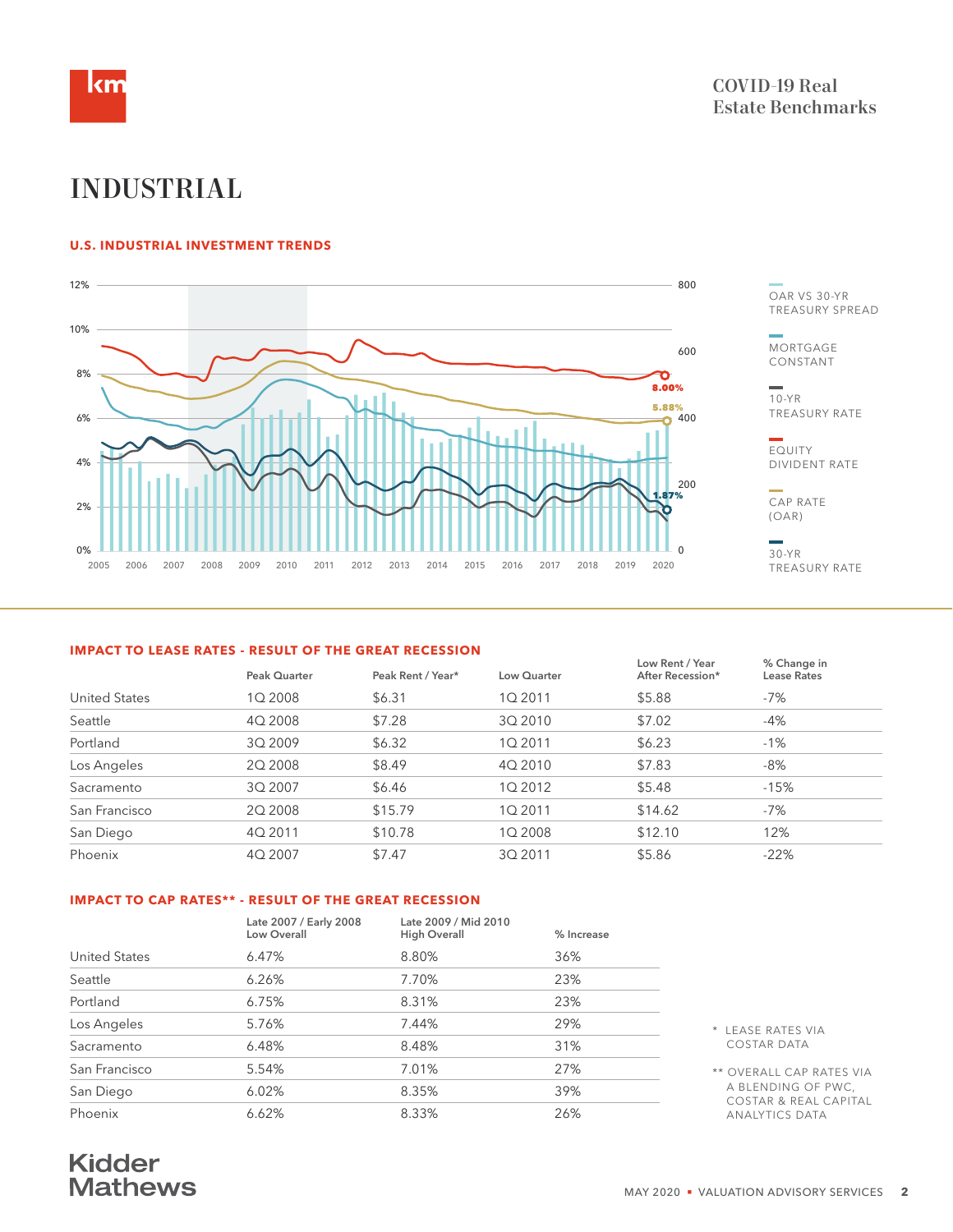

# MULTIFAMILY

#### **U.S. MULTIFAMILY INVESTMENT TRENDS**



OAR VS 30-YR TREASURY SPREAD

**MORTGAGE** CONSTANT

10-YR TREASURY RATE

EQUITY DIVIDENT RATE

CAP RATE (OAR)

30-YR TREASURY RATE

#### **IMPACT TO LEASE RATES - RESULT OF THE GREAT RECESSION**

|                      |              |                   |             | Low Rent / Year  | % Change in |
|----------------------|--------------|-------------------|-------------|------------------|-------------|
|                      | Peak Quarter | Peak Rent / Year* | Low Quarter | After Recession* | Lease Rates |
| <b>United States</b> | 3Q 2008      | \$14.76           | 4Q 2010     | \$13.92          | -6%         |
| Seattle              | 3Q 2008      | \$19.17           | 1Q 2010     | \$17.21          | $-10%$      |
| Portland             | 20 2008      | \$14.16           | 4Q 2009     | \$13.44          | $-5%$       |
| Los Angeles          | 3Q 2008      | \$24.87           | 1Q 2010     | \$22.62          | $-9%$       |
| Sacramento           | 3Q 2008      | \$13.88           | 4Q 2009     | \$13.10          | -6%         |
| San Francisco        | 3Q 2008      | \$38.04           | 4Q 2009     | \$34.99          | $-8%$       |
| San Diego            | 3Q 2008      | \$19.71           | 4Q 2009     | \$18.99          | -4%         |
| Phoenix              | 3Q 2007      | \$12.25           | 4Q 2009     | \$10.71          | $-13%$      |
|                      |              |                   |             |                  |             |

#### **IMPACT TO CAP RATES\*\* - RESULT OF THE GREAT RECESSION**

|                      | Late 2007 / Early 2008<br>Low Overall | Late 2009 / Mid 2010<br><b>High Overall</b> | % Increase |                                                        |
|----------------------|---------------------------------------|---------------------------------------------|------------|--------------------------------------------------------|
| <b>United States</b> | 5.75%                                 | 8.03%                                       | 40%        |                                                        |
| Seattle              | 5.28%                                 | 6.52%                                       | 23%        |                                                        |
| Portland             | 5.93%                                 | 7.15%                                       | 21%        |                                                        |
| Los Angeles          | 4.98%                                 | 6.04%                                       | 21%        | * LEASE RATES VIA                                      |
| Sacramento           | 5.63%                                 | 7.03%                                       | 25%        | <b>COSTAR DATA</b>                                     |
| San Francisco        | 4.21%                                 | 5.50%                                       | 31%        | ** OVERALL CAP RATES VIA                               |
| San Diego            | 5.16%                                 | 6.08%                                       | 18%        | A BLENDING OF PWC,<br><b>COSTAR &amp; REAL CAPITAL</b> |
| Phoenix              | 5.98%                                 | 7.30%                                       | 22%        | <b>ANALYTICS DATA</b>                                  |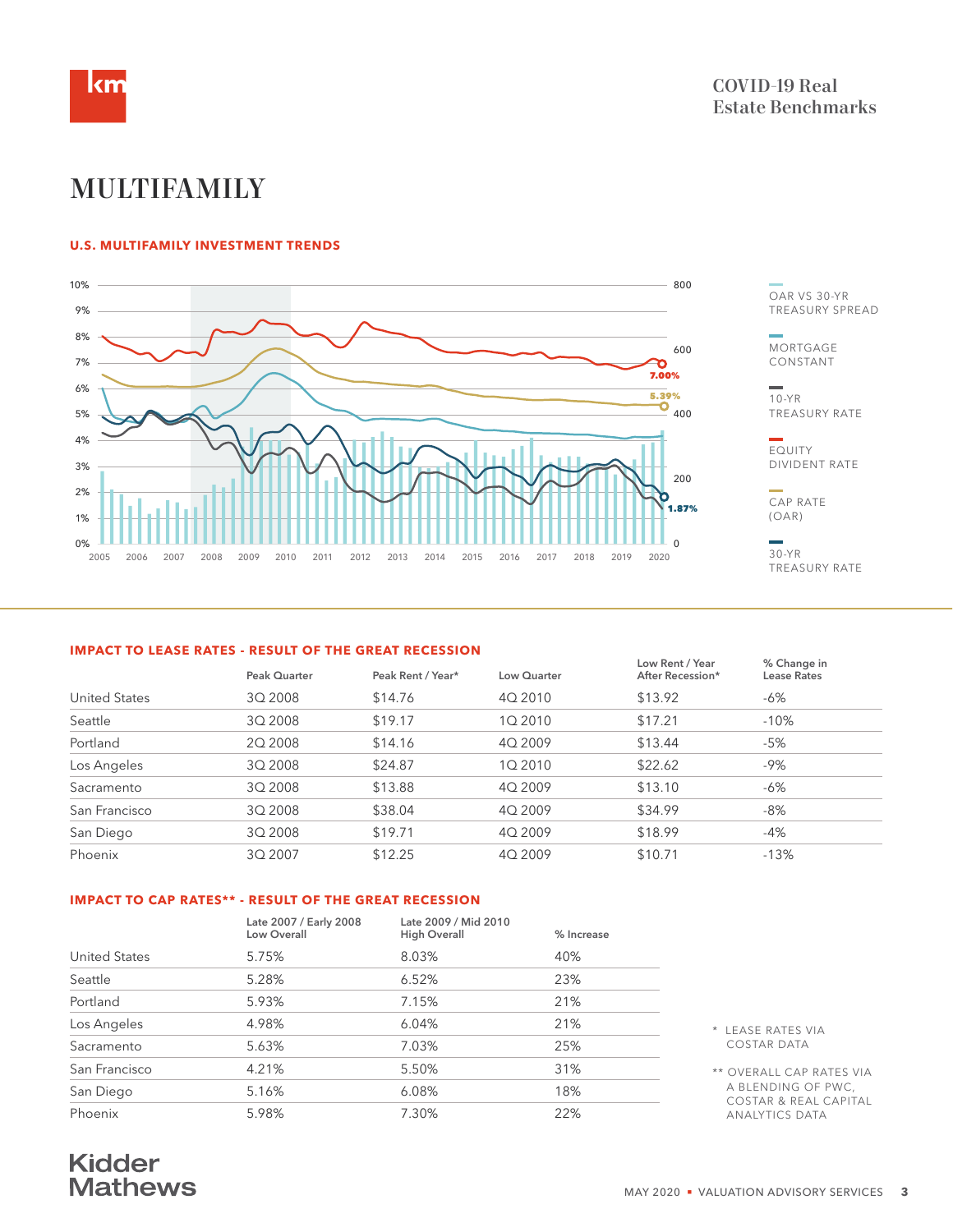

# **OFFICE**

#### **U.S. OFFICE INVESTMENT TRENDS**



**Mortgage Constant Capitalization Rate (OAR)**

OAR VS 30-YR TREASURY SPREAD

**MORTGAGE** CONSTANT

10-YR TREASURY RATE

EQUITY DIVIDENT RATE

CAP RATE (OAR)

30-YR TREASURY RATE

#### **IMPACT TO LEASE RATES - RESULT OF THE GREAT RECESSION**

|                      |              |                   |             | Low Rent / Year  | % Change in |
|----------------------|--------------|-------------------|-------------|------------------|-------------|
|                      | Peak Quarter | Peak Rent / Year* | Low Quarter | After Recession* | Lease Rates |
| <b>United States</b> | 20 2008      | \$29.34           | 4Q 2010     | \$25.09          | $-14%$      |
| Seattle              | 3Q 2008      | \$28.79           | 1Q 2011     | \$23.49          | $-18%$      |
| Portland             | 3Q 2008      | \$21.40           | 4Q 2011     | \$19.62          | -8%         |
| Los Angeles          | 20 2008      | \$33.58           | 1Q 2011     | \$27.70          | $-17%$      |
| Sacramento           | 4Q 2007      | \$25.29           | 4Q 2012     | \$19.49          | $-23%$      |
| San Francisco        | 20 2008      | \$38.42           | 2Q 2010     | \$29.55          | $-23%$      |
| San Diego            | 1Q 2008      | \$29.56           | 3Q 2011     | \$23.43          | $-21%$      |
| Phoenix              | 4Q 2007      | \$25.94           | 2Q 2012     | \$18.48          | $-29%$      |
|                      |              |                   |             |                  |             |

#### **IMPACT TO CAP RATES\*\* - RESULT OF THE GREAT RECESSION**

|                      | Late 2007 / Early 2008<br>Low Overall | Late 2009 / Mid 2010<br><b>High Overall</b> | % Increase |                                                        |
|----------------------|---------------------------------------|---------------------------------------------|------------|--------------------------------------------------------|
| <b>United States</b> | 6.60%                                 | 8.88%                                       | 35%        |                                                        |
| Seattle              | 6.22%                                 | 8.06%                                       | 30%        |                                                        |
| Portland             | 7.09%                                 | 8.86%                                       | 25%        |                                                        |
| Los Angeles          | 6.05%                                 | 7.66%                                       | 27%        | * LEASE RATES VIA                                      |
| Sacramento           | 6.72%                                 | 8.75%                                       | 30%        | COSTAR DATA                                            |
| San Francisco        | 6.07%                                 | 7.76%                                       | 28%        | ** OVERALL CAP RATES VIA                               |
| San Diego            | 5.64%                                 | 8.05%                                       | 43%        | A BLENDING OF PWC,<br><b>COSTAR &amp; REAL CAPITAL</b> |
| Phoenix              | 6.63%                                 | 8.83%                                       | 33%        | <b>ANALYTICS DATA</b>                                  |